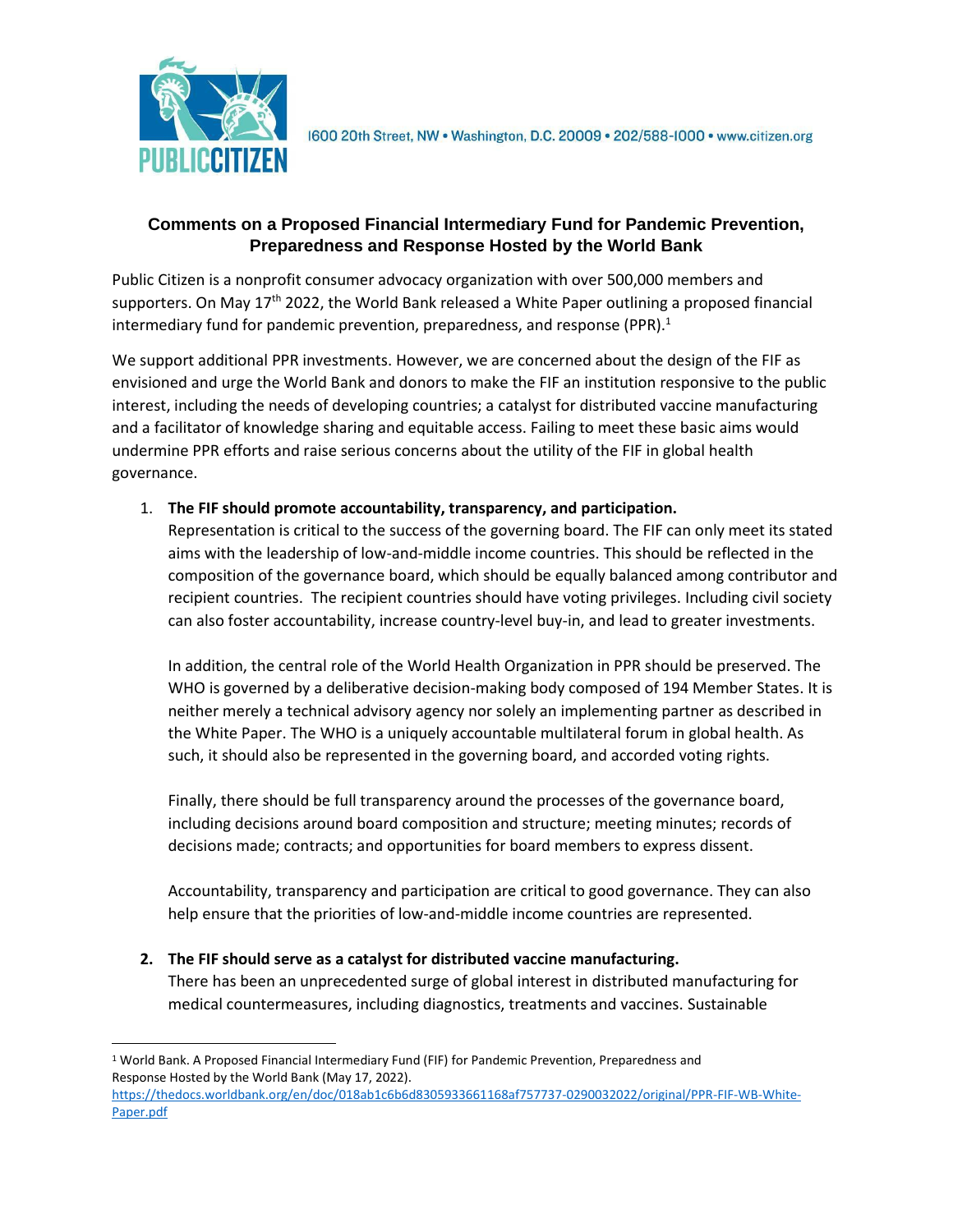production is a critical priority for countries in the Global South. Dozens of initiatives have sprung up around the world, and world leaders reiterated their commitment to local production during the Second Global COVID-19 Summit.

However, the terms "manufacturing" or "production" are not referenced once in the 12-page White Paper. Instead, there is a reference to "capacity for coordinated development, procurement and deployment of countermeasures and essential medical supplies" and "shared public health assets." The omission is particularly striking given the focus on manufacturing in the paper prepared by the World Bank and World Health Organization for the G20 Joint Finance & Health Task Force in March 2022. As that document noted,

The deep inequities that COVID-19 has highlighted in access to vaccines, testing and other medical countermeasures between rich and poor countries highlights the need to invest much more in globally distributed manufacturing capacity for products that can be easily adapted and adjusted to new needs as they emerge, build resilient supply chains, and ensure that procurement mechanisms that can be activated in times of crisis are well prepared, in advance, through efforts in inter-pandemic years.<sup>2</sup>

The FIF can play an important role in bolstering and sustaining global manufacturing capacity. For example, it could fund the WHO-led effort to establish mRNA hubs and spokes in more than a dozen countries. The FIF could provide funding for technology transfer, equipment, facilities, and staff. It could also fund production runs to keep capacity "warm" and help send important demand signals to manufacturers. Building manufacturing capacity is linked to supporting coordinated research and development, which should be used to promote equitable access.

## **3. The FIF should facilitate knowledge sharing and equitable access.**

The White Paper states that PPR is a global public good. It is critical that countermeasures like diagnostics, treatments and vaccines are accorded the same status.

Monopoly control produces artificial scarcity. The COVID-19 pandemic highlighted the perils of a monopoly-based system, which led to a significant divergence between vaccination rates in high and low-and-middle income countries. This delay cost lives and livelihoods and increased the risk of new variants emerging. The production of the drug substance of the most promising vaccines is still limited to two continents, despite requests from manufacturers around the world. The same mistakes should not be repeated.

A commitment to equitable access should be enshrined in the FIF framework. In operational terms, FIF funding for medical countermeasure research and development, via implementing partners or directly if appropriate, should be conditioned on access requirements. This should include reserving supply for developing countries; reasonable pricing; and open technology sharing with manufacturers around the world. Intellectual property, know-how, and

<sup>2</sup> World Bank and World Health Organization. Analysis of Pandemic Preparedness and Response (PPR) architecture and financing needs and gaps. Prepared for the Task Force meeting of the G20 Health and Finance track. [https://thedocs.worldbank.org/en/doc/5760109c4db174ff90a8dfa7d025644a-0290032022/original/G20-Gaps-in-PPR-](https://thedocs.worldbank.org/en/doc/5760109c4db174ff90a8dfa7d025644a-0290032022/original/G20-Gaps-in-PPR-Financing-Mechanisms-WHO-and-WB-pdf.pdf)[Financing-Mechanisms-WHO-and-WB-pdf.pdf](https://thedocs.worldbank.org/en/doc/5760109c4db174ff90a8dfa7d025644a-0290032022/original/G20-Gaps-in-PPR-Financing-Mechanisms-WHO-and-WB-pdf.pdf)